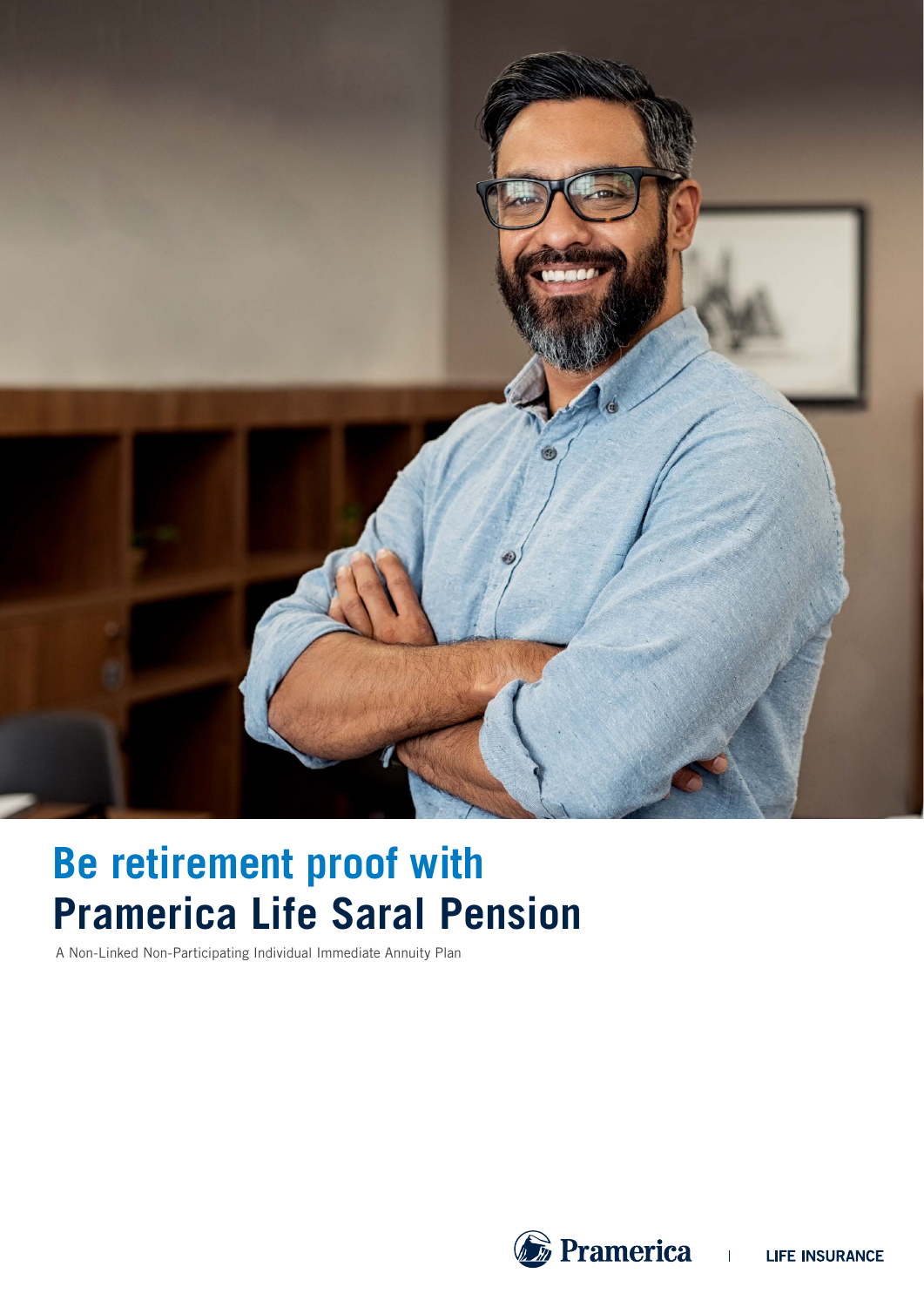# **Pramerica Life Saral Pension**

A Non-Linked Non-Participating Individual Immediate Annuity Plan



Worrying about financial security and comfort in your golden years is natural. A well-analysed preparation today can go a long way in equipping you to endure rising prices, increasing health costs and deliver to your higher life expectancy. Therefore, you need a plan that not only frees you from your retirement planning stress but also ensures that you continue to receive an income all through your retired life.

Presenting Pramerica Life Saral Pension, a non-linked nonparticipating individual immediate annuity plan, that puts your savings into an annuity to give you a guaranteed regular income in your retirement years.

### **Key Benefits**

- **•** Pay once and secure guaranteed regular income for your entire retired life
- **•** Option to ensure guaranteed income for your spouse even when you are not around
- **•** Return of 100% Purchase Price on death of Annuitant(s)
- **•** Flexibility to receive annuity income as per your need monthly, quarterly, half-yearly or yearly
- **•** Benefit of higher annuity rates for large premium
- **•** Flexibility to avail loan in case of emergency
- **•** No medical tests required to purchase this plan

### **How does the plan work?**

To maintain your financial independence and comfortable lifestyle post retirement as well, you may purchase this policy through any of our intermediaries or online from our website by following these steps

- **•** Choose the one time lump sum amount (Purchase Price) that you may wish to pay or choose the Annuity Payout you wish to receive
- **•** Choose your annuity payout mode from monthly, quarterly, half- yearly or yearly
- **•** Choose the annuity option that suits your need
- **•** Provide your and your spouse's (if applicable) details
- **•** You shall know the annuity amount based on the premium you wish to pay or conversely the premium you need to pay based on the Annuity Payout you wish to receive
- **•** Your annuity payout shall commence a month, a quarter, half-year or a year after the date of commencement of policy as per the annuity payout mode chosen. This annuity payment is guaranteed for life and depends on the annuity rates prevailing at the time of purchase of the annuity.
- **•** You shall receive your Annuity payouts through direct credit to your bank account

### **Benefits in detail**

To receive guaranteed annuity for life you may choose any of the two options available at the time of inception of the policy

- **• Single Life**: Life Annuity with Return of 100% of Purchase Price (ROP)
- **• Joint Life**: Joint Life Last Survivor Annuity with Return of 100% of Purchase Price (ROP) on death of the last survivor

The benefits payable on Survival and on Death are as under:

| <b>Annuity Option</b>                                                                                                                | Single Life /<br><b>Joint Life</b> | <b>Benefit Payable</b><br>on Survival                                                                                                                                     | <b>Benefit payable</b><br>on Death                                                                                                                                                                                                                                                                                                           |
|--------------------------------------------------------------------------------------------------------------------------------------|------------------------------------|---------------------------------------------------------------------------------------------------------------------------------------------------------------------------|----------------------------------------------------------------------------------------------------------------------------------------------------------------------------------------------------------------------------------------------------------------------------------------------------------------------------------------------|
| Life Annuity with<br>Return of 100% of<br>Purchase Price                                                                             | Single Life                        | <b>Annuity Payments</b><br>will be made in<br>arrears for as long as<br>Annuitant is alive, as<br>per the chosen mode<br>of annuity payment                               | On death of the<br>Annuitant, the<br>annuity payment shall<br>cease immediately.<br>100% of Purchase<br>Price shall be payable<br>to nominee(s) / legal<br>heirs.                                                                                                                                                                            |
| Joint Life Last<br><b>Survivor Annuity</b><br>with Return of<br>100% of Purchase<br>Price (ROP) on<br>death of the last<br>survivor. | Joint Life                         | Annuity will be paid<br>in arrears for as<br>long as the Primary<br>Annuitant and/or<br>Secondary Annuitant<br>is alive, as per the<br>chosen mode of<br>annuity payment. | On first death (of<br>either of the covered<br>lives): 100% of the<br>annuity amount shall<br>continue to be paid<br>as long as one of the<br>Annuitants is alive.<br>On death of the last<br>survivor: The annuity<br>payments will cease<br>immediately. 100%<br>Purchase Price shall<br>be payable to the<br>Nominee(s) / legal<br>heirs. |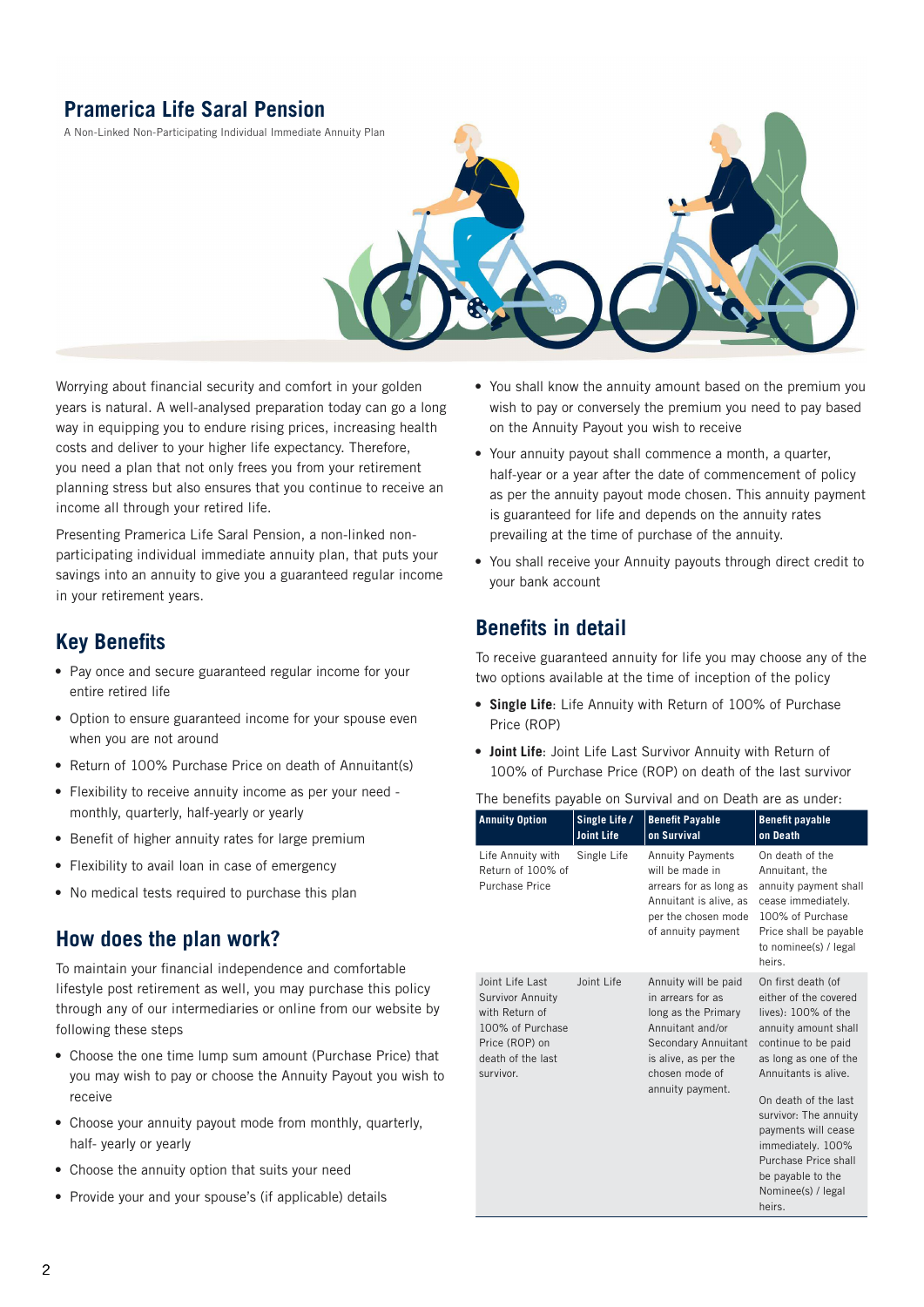### **Maturity Benefit:**

There is no maturity benefit under this policy.

# **Eligibility Criteria**

| <b>Entry Age</b>         | Minimum<br>40 years<br>Maximum<br>80 Years                                                                                       |        |                    |                  |                |  |
|--------------------------|----------------------------------------------------------------------------------------------------------------------------------|--------|--------------------|------------------|----------------|--|
| <b>Annuity Mode</b>      | Yearly, Half-Yearly, Quarterly and Monthly                                                                                       |        |                    |                  |                |  |
|                          | Minimum:                                                                                                                         |        |                    |                  |                |  |
| Annuity                  | <b>Annuity Mode</b>                                                                                                              | Yearly | <b>Half-Yearly</b> | <b>Quarterly</b> | <b>Monthly</b> |  |
|                          | Annuity Amount (in ₹)                                                                                                            | 12.000 | 6,000              | 3,000            | 1,000          |  |
|                          | Maximum: No Limit                                                                                                                |        |                    |                  |                |  |
| <b>Purchase</b><br>Price | Minimum:<br>The Company will accept any amount, which in turn will result<br>in the minimum annuity amount.<br>Maximum: No Limit |        |                    |                  |                |  |

*Goods & Service Tax and applicable cess will be charged over and above the quoted Purchase Price. For policies sold through POS Channel:*

- **•** *Maximum Entry Age will be as per prevailing POS guidelines, as amended from time to time*
- **•** *Only 'Life Annuity with return of 100% of Purchase price (ROP)' would be available*

# **Other Features**

#### **Flexible Annuity Payment Modes**

Mode refers to the frequency of Annuity payment as chosen by the Annuitant from the available modes of annuity i.e. yearly, half-yearly, quarterly and monthly. The Annuity shall be payable in arrears i.e. the annuity payment shall commence after 1 year, 6 months, 3 months and 1 month from the Date of Commencement of Policy depending on whether the mode of annuity payment is Yearly, Half yearly, Quarterly and Monthly respectively. Modal factors applicable are mentioned below:

| Premium Mode   Yearly |     | <b>Half-Yearly</b> | Quarterly | <b>Monthly</b> |
|-----------------------|-----|--------------------|-----------|----------------|
| Modal Factor          | 1.O | 0.495              | 0.245     | 0.081          |

#### **High Purchase Price Incentive**

The annuity rates vary by purchase price band and therefore you would benefit from higher annuity rates corresponding to higher band.

| <b>Band</b> | $\vert$ Band 1 | $ $ Band 2 | $\vert$ Band 3                 | $\vert$ Band 4                                               | $\vert$ Band 5 |
|-------------|----------------|------------|--------------------------------|--------------------------------------------------------------|----------------|
|             |                |            |                                | Purchase Less than ₹2,00,000 ₹5,00,000 ₹10,00,000 ₹25,00,000 |                |
| Price       | ₹2,00,000 to   |            | TO.                            | to.                                                          | & above        |
|             |                |            | ₹4.99.999 ₹9.99.999 ₹24.99.999 |                                                              |                |

#### **Sample annuity rates per 1000 Purchase Price**

**Annuity Option**: Single Life Annuity with Return of 100% of Purchase Price (ROP)

| <b>Age at Entry</b> | <b>Band 1</b> | <b>Band 2</b> | Band 3  | <b>Band 4</b> | Band 5  |
|---------------------|---------------|---------------|---------|---------------|---------|
| 50                  | 57.5702       | 578422        | 58.2730 | 58.4884       | 59.2415 |
| 55                  | 57.3846       | 57.6805       | 58.1489 | 58.3831       | 59.1851 |
| 60                  | 57.1195       | 57.4458       | 57.9624 | 58.2207       | 59.0870 |
| 65                  | 56.6840       | 57.0538       | 57.6392 | 57.9323       | 58.8932 |

**Annuity Option**: Joint Life Last Survivor Annuity with Return of 100% of Purchase Price (ROP) on death of the last survivor

#### Age difference between Joint Life: 0 to 5 years

| <b>Age at Entry</b> | Band 1  | <b>Band 2</b> | <b>Band 3</b> | Band 4  | <b>Band 5</b> |  |
|---------------------|---------|---------------|---------------|---------|---------------|--|
| 50                  | 57.8652 | 58.0975       | 58.4654       | 58.6499 | 59.3453       |  |
| 55                  | 57.8141 | 58.0600       | 58.4493       | 58.6440 | 59.3448       |  |
| 60                  | 57.7217 | 57.9851       | 58.4021       | 58.6107 | 59.3418       |  |
| 65                  | 57.5600 | 57.8470       | 58.3014       | 58.5286 | 59.3078       |  |

| Age difference between Joint Life: Greater than equal to 6 years |  |  |  |  |
|------------------------------------------------------------------|--|--|--|--|
|------------------------------------------------------------------|--|--|--|--|

| <b>Age at Entry</b> | Band 1. | <b>Band 2</b> | <b>Band 3</b> | Band 4  | Band 5  |
|---------------------|---------|---------------|---------------|---------|---------|
| 50                  | 57.8806 | 58.1062       | 58.4641       | 58.6479 | 59.3421 |
| 55                  | 57.8467 | 58.0839       | 58.4594       | 58.6472 | 59.3416 |
| 60                  | 57.7807 | 58.0328       | 58 4320       | 58.6316 | 59.3411 |
| 65                  | 57.6631 | 579349        | 58.3652       | 58.5804 | 59.3287 |

For joint life option, age at entry is the age of primary annuitant

### **Loan**

Loan can be availed any time after six months from the date of commencement of the policy. Maximum amount of loan that can be availed under the policy shall be such that the effective annual interest amount payable on loan does not exceed 50% of the annual annuity amount payable under the policy. Under Joint Life option, the loan can be availed by the primary annuitant and on death of the primary annuitant, it can be availed by the secondary annuitant.

The interest on loan shall be at 10-year G-Sec rate per annum as on  $1<sup>st</sup>$  April, of the relevant financial year, as published by M/s. FBIL, plus 200 bps and shall be applicable for all loans granted during the period of twelve months, beginning  $1<sup>st</sup>$  May of the relevant financial year. The current applicable rate of interest for  $1<sup>st</sup>$  May 2020 – 30<sup>th</sup> April 2021 is 8.77% per annum, which is charged on the basis of simple interest.

The loan interest will be recovered from the annuity amount payable under the policy. The loan interest will accrue as per the frequency of annuity payment under the policy and it will be due on the date of annuity. The loan outstanding shall be recovered from the claim proceeds under the policy. However, the annuitant has the flexibility to repay the loan principal at any time during the currency of the annuity payments.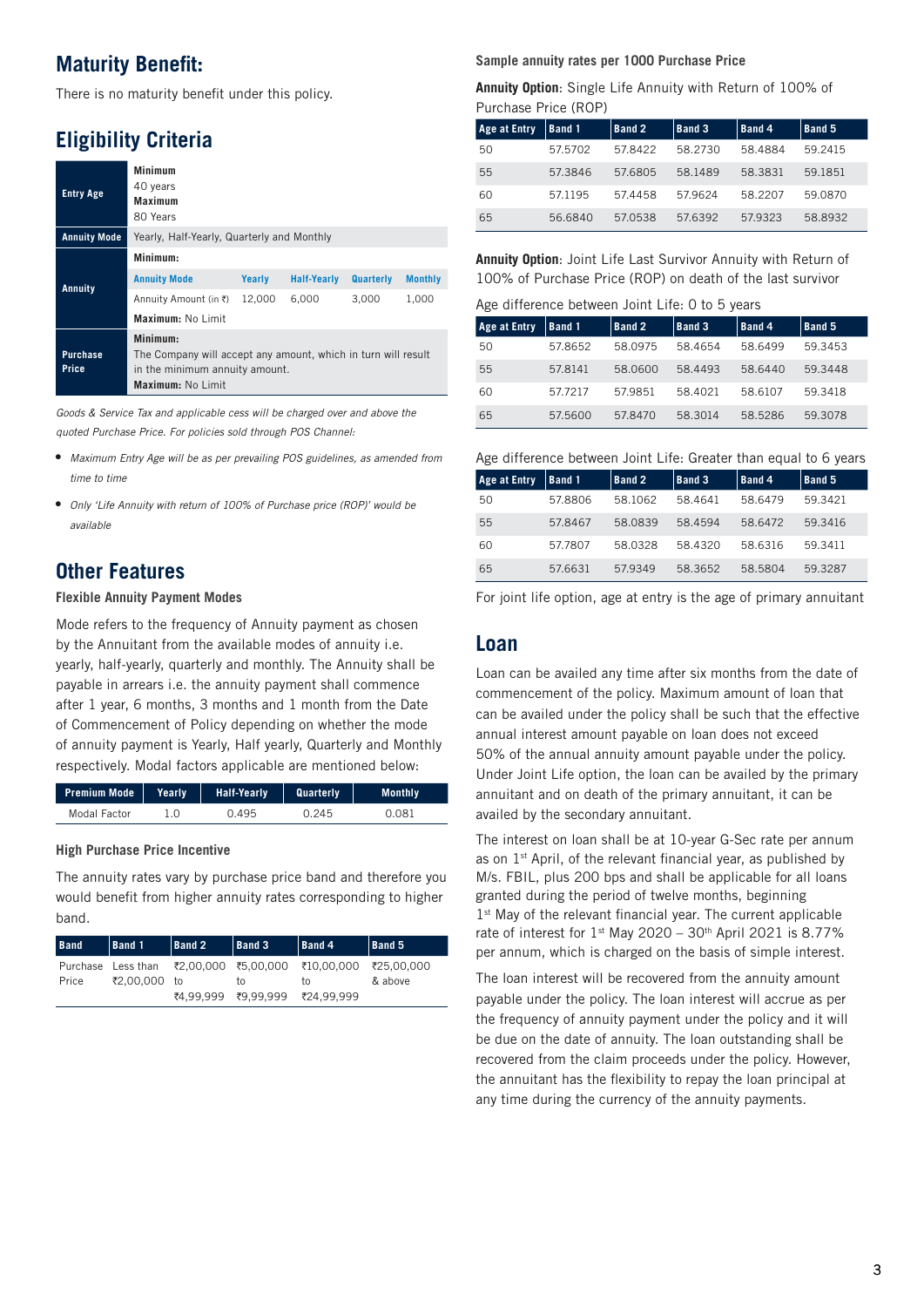### **Surrender**

It is recommended that you continue with your policy to avail all benefits. However, in case of emergency you have an option to surrender the policy at any stage after six months from the date of commencement, if the annuitant (primary/secondary) or the spouse or any of the children of the annuitant (primary/ secondary) is diagnosed as suffering from any of the critical illness specified below, based on the documents produced to the satisfaction of the medical examiner of the Insurer.

On Approval of surrender, 95% of the Purchase Price shall be paid to the annuitant, subject to deduction of outstanding loan amount and loan interest, if any. On payment of surrender value, the policy stands terminated. For the purpose of surrender value calculation, the Purchase Price excludes taxes, if any. Any change in the surrender value calculation method shall be applicable only after prior approval of IRDAI.

### **List of Critical Illnesses covered**

#### **1. CANCER OF SPECIFIED SEVERITY**

- I. A malignant tumor characterized by the uncontrolled growth and spread of malignant cells with invasion and destruction of normal tissues. This diagnosis must be supported by histological evidence of malignancy. The term cancer includes leukemia, lymphoma and sarcoma.
- II. The following are excluded
	- **º** All tumors which are histologically described as carcinoma in situ, benign, pre-malignant, borderline malignant, low malignant potential, neoplasm of unknown behavior, or non-invasive, including but not limited to: Carcinoma in situ of breasts, Cervical dysplasia CIN-1, CIN -2 and CIN-3.
	- **º** Any non-melanoma skin carcinoma unless there is evidence of metastases to lymph nodes or beyond;
	- **º** Malignant melanoma that has not caused invasion beyond the epidermis;
	- **º** All tumors of the prostate unless histologically classified as having a Gleason score greater than 6 or having progressed to at least clinical TNM classification T2N0M0.
	- **º** All Thyroid cancers histologically classified as T1N0M0 (TNM Classification) or below;
	- **º** Chronic lymphocytic leukaemia less than RAI stage 3.
	- **º** Non-invasive papillary cancer of the bladder histologically described as TaN0M0 or of a lesser classification,
	- **º** All Gastro-Intestinal Stromal Tumors histologically classified as T1N0M0 (TNM Classification) or below and with mitotic count of less than or equal to 5/50 HPFs;
	- All tumors in the presence of HIV infection.

#### **2. MYOCARDIAL INFARCTION**

(First Heart Attack of specific severity)

I. The first occurrence of heart attack or myocardial infarction, which means the death of a portion of the

heart muscle as a result of inadequate blood supply to the relevant area. The diagnosis for Myocardial Infarction should be evidenced by all of the following criteria

- **º** A history of typical clinical symptoms consistent with the diagnosis of acute myocardial infarction (For e.g. typical chest pain)
- **º** New characteristic electrocardiogram changes
- **º** Elevation of infarction specific enzymes, Troponins or other specific biochemical markers.
- II. The following are excluded:
	- **Other acute Coronary Syndromes**
	- **º** Any type of angina pectoris
	- **º** A rise in cardiac biomarkers or Troponin T or I in absence of overt ischemic heart disease OR following an intraarterial cardiac procedure.

#### **3. OPEN CHEST CABG**

- I. The actual undergoing of heart surgery to correct blockage or narrowing in one or more coronary artery(s), by coronary artery bypass grafting done via a sternotomy (cutting through the breast bone) or minimally invasive keyhole coronary artery bypass procedures. The diagnosis must be supported by a coronary angiography and the realization of surgery has to be confirmed by a cardiologist.
- II. The following are excluded:
	- **º** Angioplasty and/or any other intra-arterial procedures.

#### **4. OPEN HEART REPLACEMENT OR REPAIR OF HEART VALVES**

I. The actual undergoing of open-heart valve surgery is to replace or repair one or more heart valves, as a consequence of defects in, abnormalities of, or diseaseaffected cardiac valve(s). The diagnosis of the valve abnormality must be supported by an echocardiography and the realization of surgery has to be confirmed by a specialist medical practitioner. Catheter based techniques including but not limited to, balloon valvotomy/ valvuloplasty are excluded.

#### **5. COMA OF SPECIFIED SEVERITY**

- I. A state of unconsciousness with no reaction or response to external stimuli or internal needs. This diagnosis must be supported by evidence of all of the following:
	- **º** no response to external stimuli continuously for at least 96 hours;
	- **º** life support measures are necessary to sustain life; and
	- **º** permanent neurological deficit which must be assessed at least 30 days after the onset of the coma.
- II. The condition has to be confirmed by a specialist medical practitioner. Coma resulting directly from alcohol or drug abuse is excluded.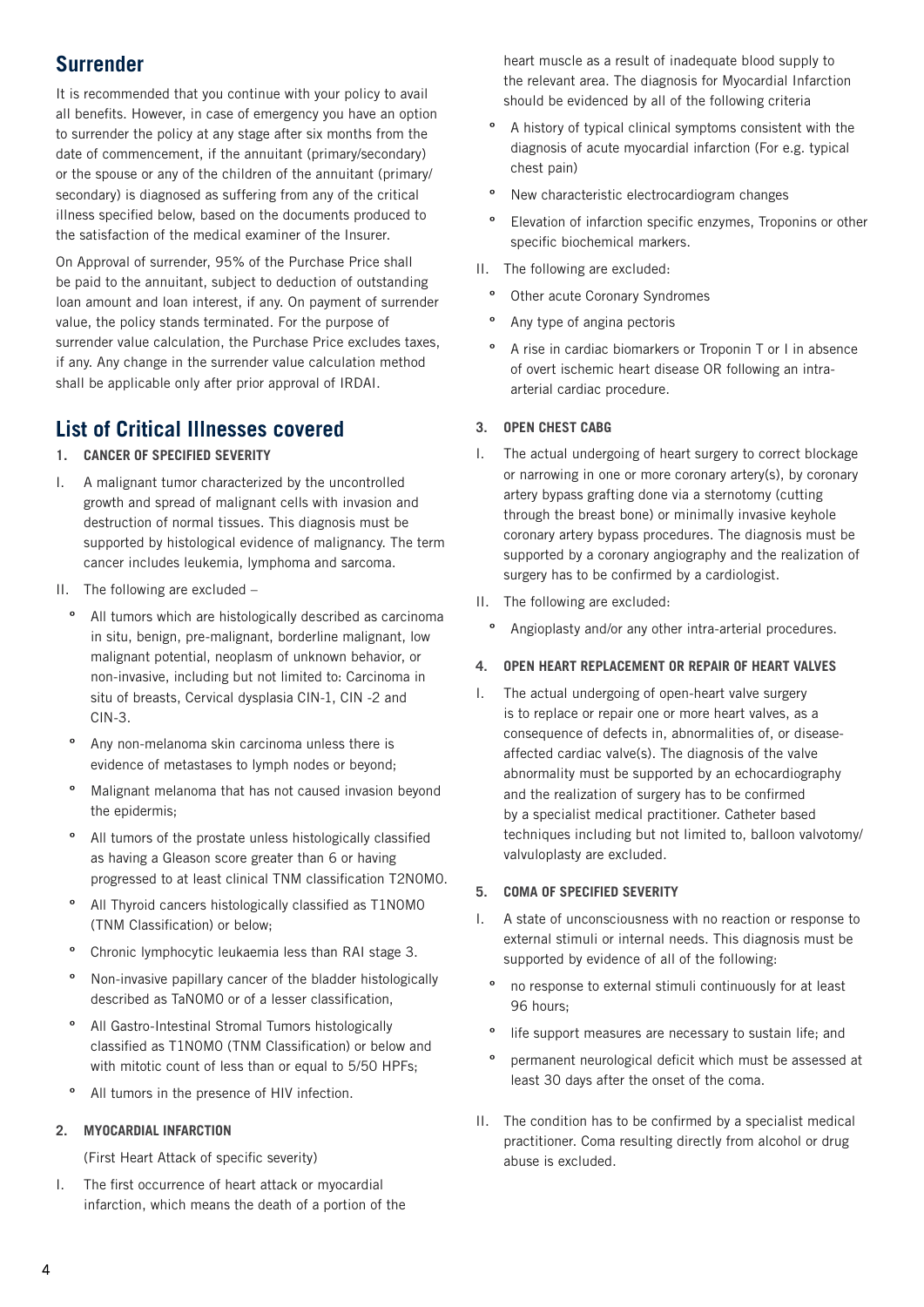#### **6. KIDNEY FAILURE REQUIRING REGULAR DIALYSIS**

I. End stage renal disease presenting as chronic irreversible failure of both kidneys to function, as a result of which either regular renal dialysis (haemodialysis or peritoneal dialysis) is instituted or renal transplantation is carried out. Diagnosis has to be confirmed by a specialist medical practitioner.

#### **7. STROKE RESULTING IN PERMANENT SYMPTOMS**

- I. Any cerebrovascular incident producing permanent neurological sequelae. This includes infarction of brain tissue, thrombosis in an intracranial vessel, haemorrhage and embolisation from an extracranial source. Diagnosis has to be confirmed by a specialist medical practitioner and evidenced by typical clinical symptoms as well as typical findings in CT Scan or MRI of the brain. Evidence of permanent neurological deficit lasting for at least 3 months has to be produced.
- II. The following are excluded:
	- **º** Transient ischemic attacks (TIA)
	- **º** Traumatic injury of the brain
	- **º** Vascular disease affecting only the eye or optic nerve or vestibular functions.

#### **8. MAJOR ORGAN /BONE MARROW TRANSPLANT**

- I. The actual undergoing of a transplant of:
	- **º** One of the following human organs: heart, lung, liver, kidney, pancreas, that resulted from irreversible end-stage failure of the relevant organ, or
	- **º** Human bone marrow using haematopoietic stem cells. The undergoing of a transplant has to be confirmed by a specialist medical practitioner.
- II. The following are excluded:
	- Other stem-cell transplants
	- **º** Where only islets of langerhans are transplanted

#### **9. PERMANENT PARALYSIS OF LIMBS**

I. Total and irreversible loss of use of two or more limbs as a result of injury or disease of the brain or spinal cord. A specialist medical practitioner must be of the opinion that the paralysis will be permanent with no hope of recovery and must be present for more than 3 months.

#### **10. MOTOR NEURON DISEASE WITH PERMANENT SYMPTOMS**

I. Motor neuron disease diagnosed by a specialist medical practitioner as spinal muscular atrophy, progressive bulbar palsy, amyotrophic lateral sclerosis or primary lateral sclerosis. There must be progressive degeneration of corticospinal tracts and anterior horn cells or bulbar efferent neurons. There must be current significant and permanent functional neurological impairment with objective evidence of motor dysfunction that has persisted for a continuous period of at least 3 months.

#### **11. MULTIPLE SCLEROSIS WITH PERSISTING SYMPTOMS**

- I. The unequivocal diagnosis of Definite Multiple Sclerosis confirmed and evidenced by all of the following:
	- **º** investigations including typical MRI findings which unequivocally confirm the diagnosis to be multiple sclerosis and
	- **º** there must be current clinical impairment of motor or sensory function, which must have persisted for a continuous period of at least 6 months.
- II. Other causes of neurological damage such as SLE and HIV are excluded.

#### **12. BENIGN BRAIN TUMOR**

- I. Benign brain tumor is defined as a life threatening, noncancerous tumor in the brain, cranial nerves or meninges within the skull. The presence of the underlying tumor must be confirmed by imaging studies such as CT scan or MRI.
- II. This brain tumor must result in at least one of the following and must be confirmed by the relevant medical specialist.
	- **º** Permanent Neurological deficit with persisting clinical symptoms for a continuous period of at least 90 consecutive days or
	- **º** Undergone surgical resection or radiation therapy to treat the brain tumor.
- III. The following conditions are excluded:
	- **º** Cysts, Granulomas, malformations in the arteries or veins of the brain, hematomas, abscesses, pituitary tumors, tumors of skull bones and tumors of the spinal cord.

#### **13. BLINDNESS**

- I. Total, permanent and irreversible loss of all vision in both eyes as a result of illness or accident.
- II. The Blindness is evidenced by:
	- **º** corrected visual acuity being 3/60 or less in both eyes or;
	- **º** the field of vision being less than 10 degrees in both eyes.
- III. The diagnosis of blindness must be confirmed and must not be correctable by aids or surgical procedure.

#### **14. END STAGE LUNG FAILURE**

- I. End stage lung disease, causing chronic respiratory failure, as confirmed and evidenced by all of the following:
	- **º** FEV1 test results consistently less than 1 litre measured on 3 occasions 3 months apart; and
	- **º** Requiring continuous permanent supplementary oxygen therapy for hypoxemia; and
	- **º** Arterial blood gas analysis with partial oxygen pressure of 55mmHg or less (PaO2 < 55mmHg); and
	- **º** Dyspnea at rest.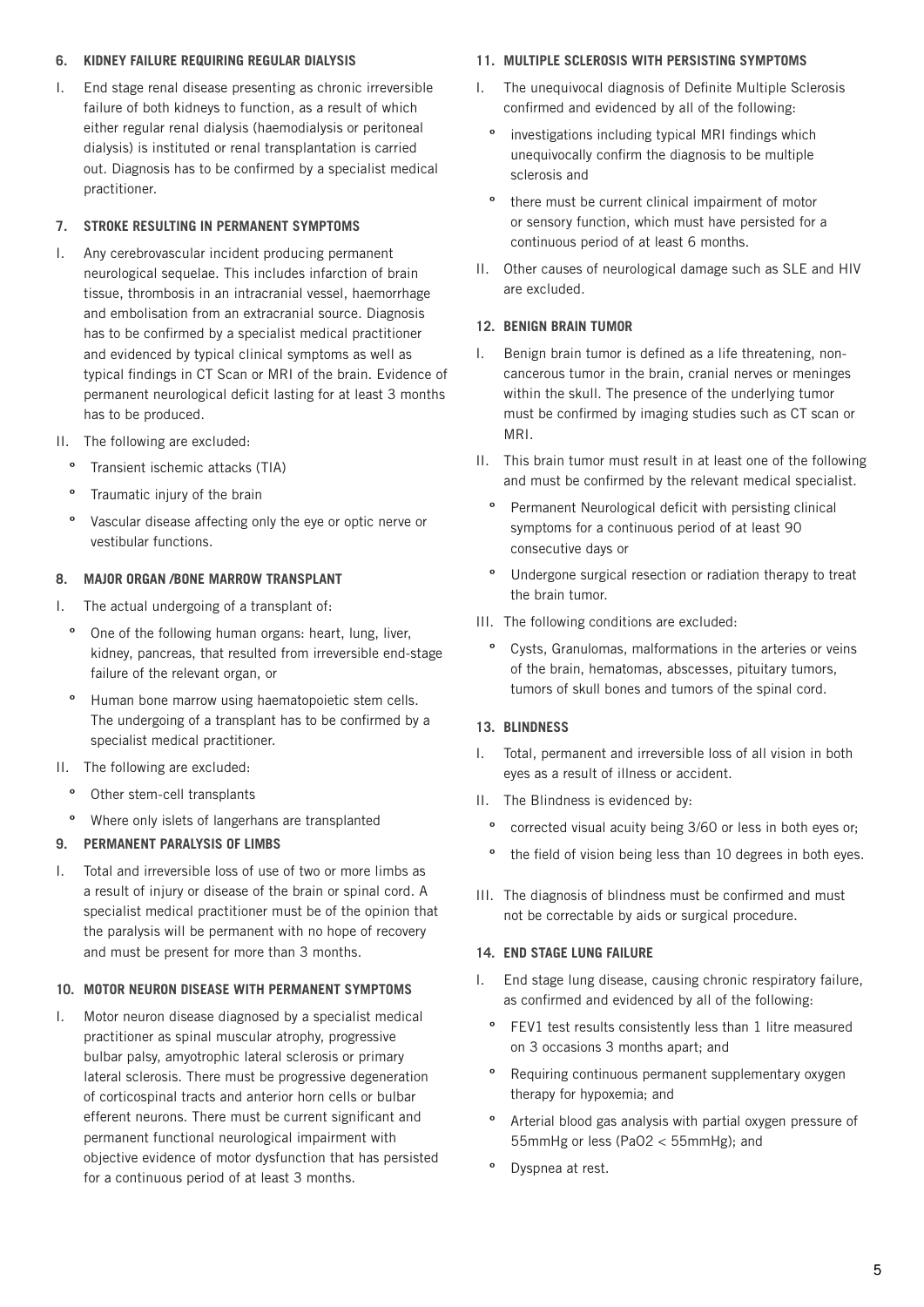#### **15. END STAGE LIVER FAILURE**

- I. Permanent and irreversible failure of liver function that has resulted in all three of the following:
	- **º** Permanent jaundice; and
	- **º** Ascites; and
	- **º** Hepatic encephalopathy.
- II. Liver failure secondary to drug or alcohol abuse is excluded.

#### **16. LOSS OF SPEECH**

- I. Total and irrecoverable loss of the ability to speak as a result of injury or disease to the vocal cords. The inability to speak must be established for a continuous period of 12 months. This diagnosis must be supported by medical evidence furnished by an Ear, Nose, Throat (ENT) specialist.
- II. All psychiatric related causes are excluded.

#### **17. LOSS OF LIMBS**

I. The physical separation of two or more limbs, at or above the wrist or ankle level limbs as a result of injury or disease. This will include medically necessary amputation necessitated by injury or disease. The separation has to be permanent without any chance of surgical correction. Loss of limbs resulting directly or indirectly from self-inflicted injury, alcohol or drug abuse is excluded.

#### **18. MAJOR HEAD TRAUMA**

- I. Accidental head injury resulting in permanent Neurological deficit to be assessed no sooner than 3 months from the date of the accident. This diagnosis must be supported by unequivocal findings on Magnetic Resonance Imaging, Computerized Tomography, or other reliable imaging techniques. The accident must be caused solely and directly by accidental, violent, external and visible means and independently of all other causes.
- II. The Accidental Head injury must result in an inability to perform at least three (3) of the following Activities of Daily Living either with or without the use of mechanical equipment, special devices or other aids and adaptations in use for disabled persons. For the purpose of this benefit, the word "permanent" shall mean beyond the scope of recovery with current medical knowledge and technology.
- III. The Activities of Daily Living are:
	- **º** Washing: The ability to wash in the bath or shower (including getting into and out of the bath or shower) or wash satisfactorily by other means;
	- **º** Dressing: The ability to put on, take off, secure and unfasten all garments and, as appropriate, any braces, artificial limbs or other surgical appliances;
	- **º** Transferring: The ability to move from a bed to an upright chair or wheelchair and vice versa;
	- **º** Mobility: The ability to move indoors from room to room on level surfaces;
- **º** Toileting: The ability to use the lavatory or otherwise manage bowel and bladder functions so as to maintain a satisfactory level of personal hygiene;
- **º** Feeding: The ability to feed oneself once food has been prepared and made available.
- IV. The following are excluded:
	- **º** Spinal cord injury

#### **19. PRIMARY (IDIOPATHIC) PULMONARY HYPERTENSION**

- I. An unequivocal diagnosis of Primary (Idiopathic) Pulmonary Hypertension by a Cardiologist or specialist in respiratory medicine with evidence of right ventricular enlargement and the pulmonary artery pressure above 30 mm of Hg on Cardiac Cauterization. There must be permanent irreversible physical impairment to the degree of at least Class IV of the New York Heart Association Classification of cardiac impairment.
- II. The NYHA Classification of Cardiac Impairment are as follows:
	- **º** Class III: Marked limitation of physical activity. Comfortable at rest, but less than ordinary activity causes symptoms.
	- **º** Class IV: Unable to engage in any physical activity without discomfort. Symptoms may be present even at rest.
- III. Pulmonary hypertension associated with lung disease, chronic hypoventilation, pulmonary thromboembolic disease, drugs and toxins, diseases of the left side of the heart, congenital heart disease and any secondary cause are specifically excluded.

#### **20. THIRD DEGREE BURNS**

I. There must be third-degree burns with scarring that cover at least 20% of the body's surface area. The diagnosis must confirm the total area involved using standardized, clinically accepted, body surface area charts covering 20% of the body surface area.

### **Terms and Conditions**

#### **Free Look Cancellation**

- a. You will have a free look period of 15 days (30 days in case of electronic policies and policies obtained through distance mode) from the date of receipt of the policy document, to review the terms and conditions of the policy and where you disagree to any of those terms and conditions, you have an option to return the policy to the Company for cancellation, stating the reasons for your objection. You shall be entitled to a refund of the premium subject only to the deduction of stamp duty charges and annuity paid, if any.
- b. The treatment of the policy shall be as follows:
	- **º** for standalone immediate annuity policies: the proceeds from cancellation shall be returned to you.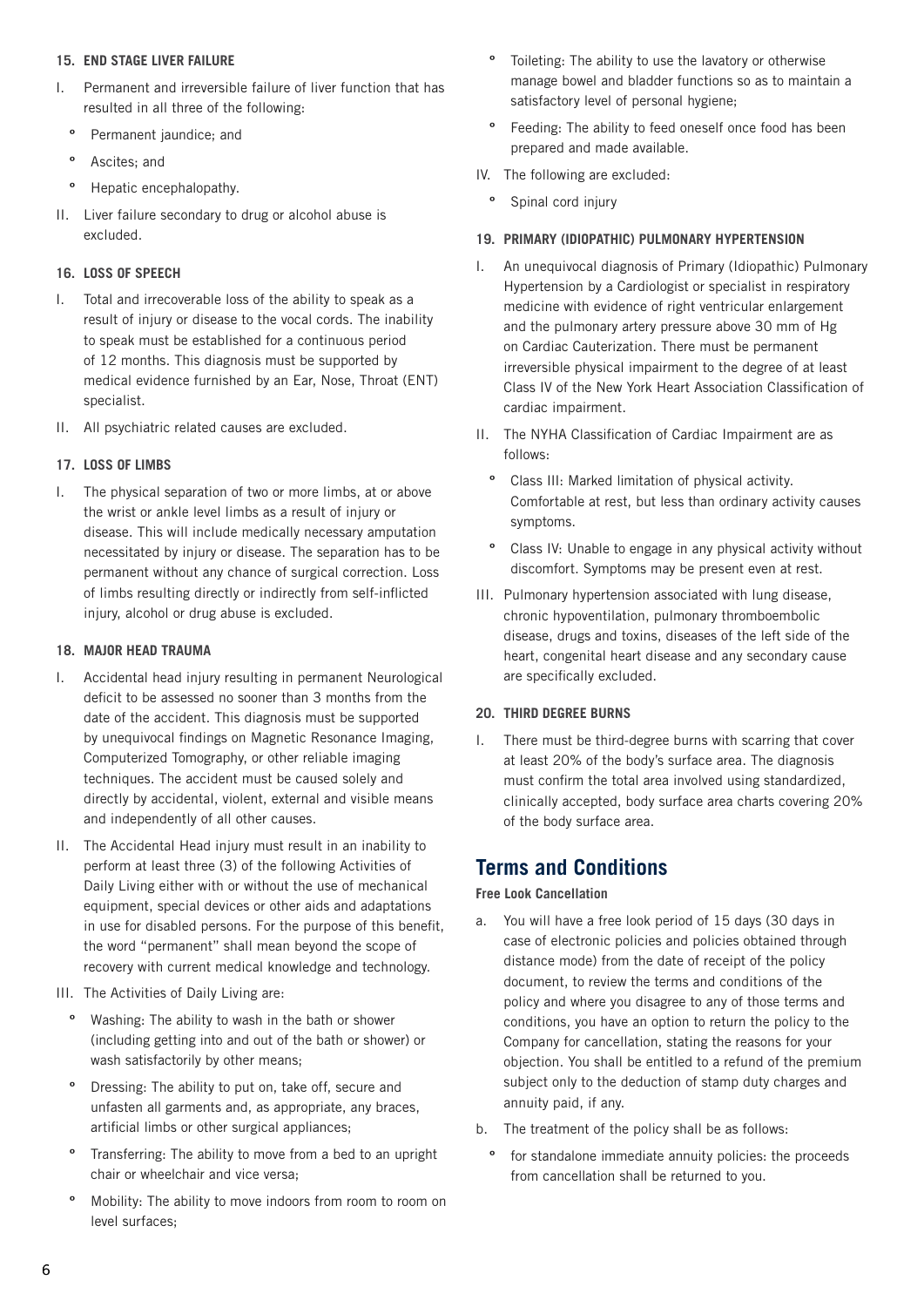**º** If this policy is purchased out of proceeds of a deferred pension plan of any other insurance company: The proceeds from cancellation will be transferred back to that insurance company.

### **Existence Certificate**

The Existence Certificate in the format prescribed by the Company is to be submitted by the Annuitant / Primary Annuitant / Secondary Annuitant as and when required by the Company. In case of Joint Life Last Survivor Annuity with Return of 100% of Purchase Price on death of the last survivor, after the death of the Primary Annuitant, the Existence Certificate of the surviving Secondary Annuitant will be required. The Annuity payments shall be released only on receipt of the Existence Certificate.

In case the Existence Certificate is not received by the Company, the Annuity payments shall cease immediately. However, upon receipt of the due Existence Certificate, the Annuity payments shall resume and all the arrears without any interest on the same shall be paid.

# **Tax Benefits**

Tax Benefits may be available as per the applicable laws as amended from time to time. Please consult your tax advisor for details.

# **Goods and Services Tax (GST)**

GST and other levies, as applicable, will be extra and levied as per prevailing tax laws and are subject to change from time to time. The applicable GST rate for FY 2020-21 is 1.8%.

### **Alteration**

No alteration in respect of annuity option or mode of annuity payment can be made after policy has been purchased & policy free-look period is over.

### **Nomination and Assignment**

Nomination in this policy is allowed as per Section 39 of Insurance Act, 1938 as amended from time to time. Assignment in this policy is allowed as per Section 38 of Insurance Act, 1938 as amended from time to time.

# **Section 41 of the Insurance Act, 1938 as amended from time to time: Prohibition of rebate**

1. No person shall allow or offer to allow, either directly or indirectly, as an inducement to any person to take out or renew or continue an insurance in respect of any kind of risk relating to lives or property in India, any rebate of the whole or part of the commission payable or any rebate of the premium shown on the policy, nor shall any person taking out or renewing or continuing a policy accept any rebate, except such rebate as may be allowed in accordance with the published prospectuses or tables of the insurer.

2. Any person making default in complying with the provisions of this section shall be liable for penalty, which may extend to ten lakh rupees.

# **Section 45 of the Insurance Act 1938, as amended from time to time**

- 1. No policy of life insurance shall be called in question on any ground whatsoever after the expiry of three years from the date of the policy, i.e., from the date of issuance of the policy or the date of commencement of risk or the date of revival of the policy or the date of the rider to the policy, whichever is later.
- 2. A policy of life insurance may be called in question at any time within three years from the date of issuance of the policy or the date of commencement of risk or the date of revival of the policy or the date of the rider to the policy, whichever is later, on the ground of fraud: provided that the insurer shall have to communicate in writing to the insured or the legal representatives or nominee(s)/beneficiary(s) or assignees of the insured the grounds and materials on which such decision is based.
- 3. Notwithstanding anything contained in sub-section (2), no insurer shall repudiate a life insurance policy on the ground of fraud if the insured can prove that the mis-statement of or suppression of a material fact was true to the best of his knowledge and belief or that there was no deliberate intention to suppress the fact or that such mis-statement of or suppression of a material fact are within the knowledge of the insurer: provided that in case of fraud, the onus of disproving lies upon the beneficiaries, in case the policyholder is not alive.
- 4. A policy of life insurance may be called in question at any time within three years from the date of issuance of the policy or the date of commencement of risk or the date of revival of the policy or the date of the rider to the policy, whichever is later, on the ground that any statement of or suppression of a fact material to the expectancy of the life of the insured was incorrectly made in the proposal or other document on the basis of which the policy was issued or revived or rider issued: Provided that the insurer shall have to communicate in writing to the insured or the legal representatives or nominee(s)/ beneficiary(s) or assignees of the insured the grounds and materials on which such decision to repudiate the policy of life insurance is based: provided further that in case of repudiation of the policy on the ground of mis-statement or suppression of a material fact, and not on the ground of fraud, the premiums collected on the policy till the date of repudiation shall be paid to the insured or the legal representatives or nominee(s)/ beneficiary(s) or assignees of the insured within a period of ninety days from the date of such repudiation.
- 5. Nothing in this section shall prevent the insurer from calling for proof of age at any time if he is entitled to do so, and no policy shall be deemed to be called in question merely because the terms of the policy are adjusted on subsequent proof, that the age of the life insured was incorrectly stated in the proposal.

The brochure gives the salient features for the product. Please refer to policy bond for further details of the terms and conditions.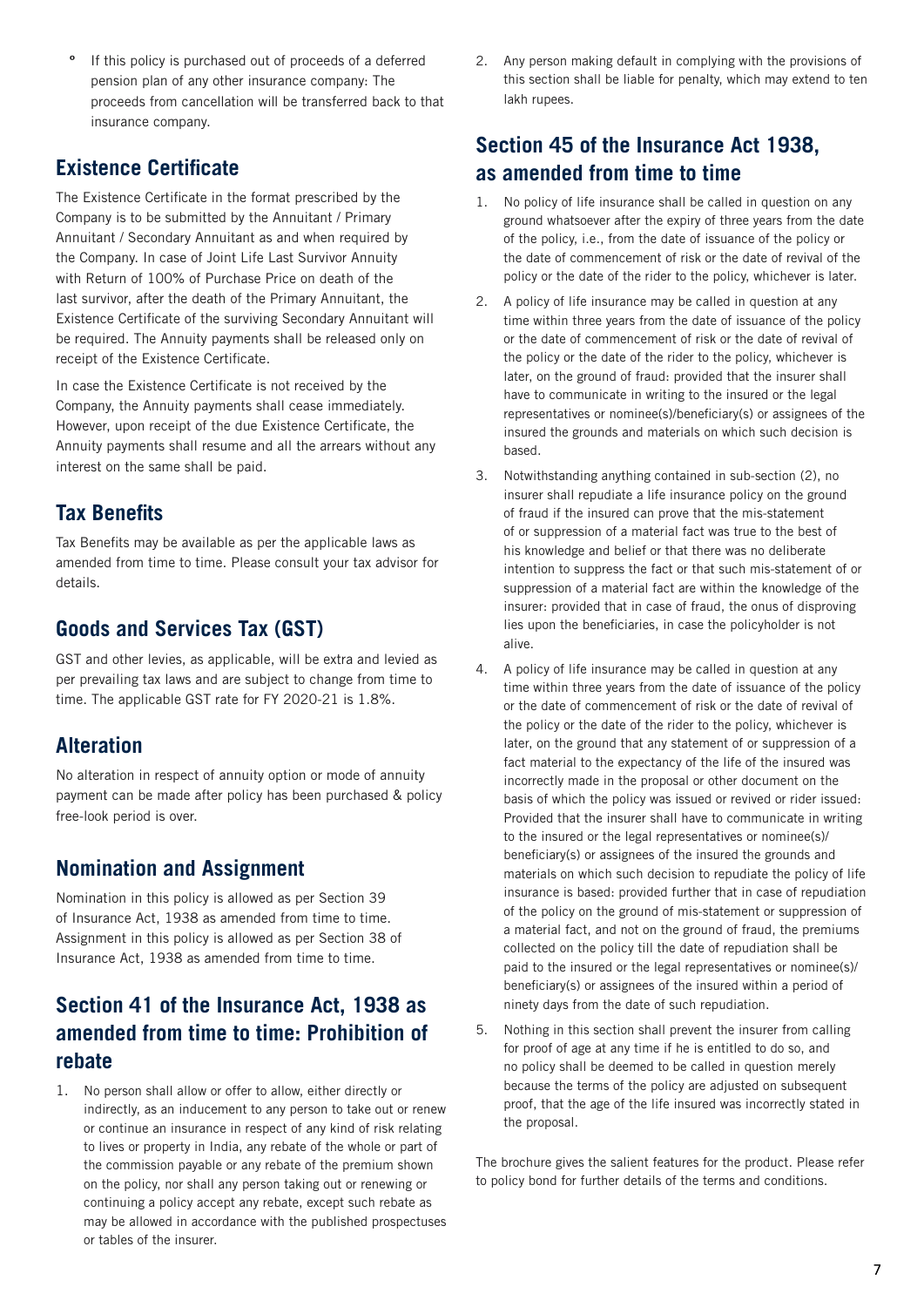### **About Pramerica Life Insurance Limited (PLIL)**

Pramerica Life Insurance Limited is a joint venture between DHFL Investments Limited (DIL), a wholly-owned subsidiary of Piramal Capital and Housing Finance Limited ("PCHFL")\* and Prudential International Insurance Holdings, Ltd. (PIIH), a fully owned subsidiary of Prudential Financial, Inc. (PFI). Pramerica Life Insurance Limited represents the coming together of two renowned financial services organizations with a legacy of business excellence spread over decades.

Pramerica Life Insurance Limited, started operations in India on September 01, 2008 and has a pan India presence through multiple distribution channels which have been customized to address the specific insurance needs of diverse customer segments. The Company is committed to providing protection and quality financial advice to its customers.

Pramerica is the brand name used in India and select countries by Prudential Financial, Inc.

Prudential International Insurance Holdings, Ltd. and Prudential Financial, Inc. of the United States are not affiliated with Prudential Plc. a Company incorporated in the United Kingdom.

For further information on the Company, please visit www.pramericalife.in

\*As part of the implementation in compliance of the NCLT order dated June 7, 2021, PCHFL has been merged into and with Dewan Housing Finance Corporation Limited ("DHFL") by way of an amalgamation by a scheme of arrangement, and in accordance with approved scheme of arrangement, the name of the merged entity has been changed from Dewan Housing Finance Corporation Limited to "Piramal Capital & Housing Finance Limited" vide the certificate of incorporation issued by the Registrar of Companies, Mumbai dated 3rd November, 2021.

# **About Piramal Capital & Housing Finance Limited**

Piramal Capital & Housing Finance Limited (PCHFL), a wholly owned subsidiary of Piramal Enterprises Limited (flagship company of the Piramal Group), is a housing finance company engaged in retail and wholesale lending.

In retail lending, PCHFL is one of the leading players that addresses the diverse financing needs of the under-served and unserved people of 'Bharat' market. It has over 1 million customers and presence in 24 states with a network of over 300 branches. It offers multiple products, including home loans, small business loans to Indian budget conscious customers at the periphery of metros and in Tier I, II and III cities. In wholesale lending, it caters to both real estate as well as non-real estate sector and offers multiple products including construction finance, structured debt and senior secured debt.

The Piramal Group also has strategic partnerships with leading global funds such as CDPQ, CPPIB, APG, Ivanhoe Cambridge and Bain Capital.

# **About PFI**

PFI\*, a financial services leader with \$1.7 trillion of assets under management as of September,2021 has operations in the United States, Asia, Europe and Latin America. Prudential's diverse and talented employees are committed to helping individual and institutional customers grow and protect their wealth through a variety of products and services, including life insurance, annuities, retirement-related services, mutual funds and investment management. Prudential International Insurance Holdings & Prudential Financial Inc. of the United States are not affiliated with Prudential Plc, a Company incorporated in the United Kingdom. In the U.S., PFI's iconic Rock symbol has stood for strength, stability, expertise and innovation for more than a century. For more information, please visit www.prudential.com/about

Pramerica Life and the Rock Logo are proprietary service marks and may not be used without the permission of the owner.